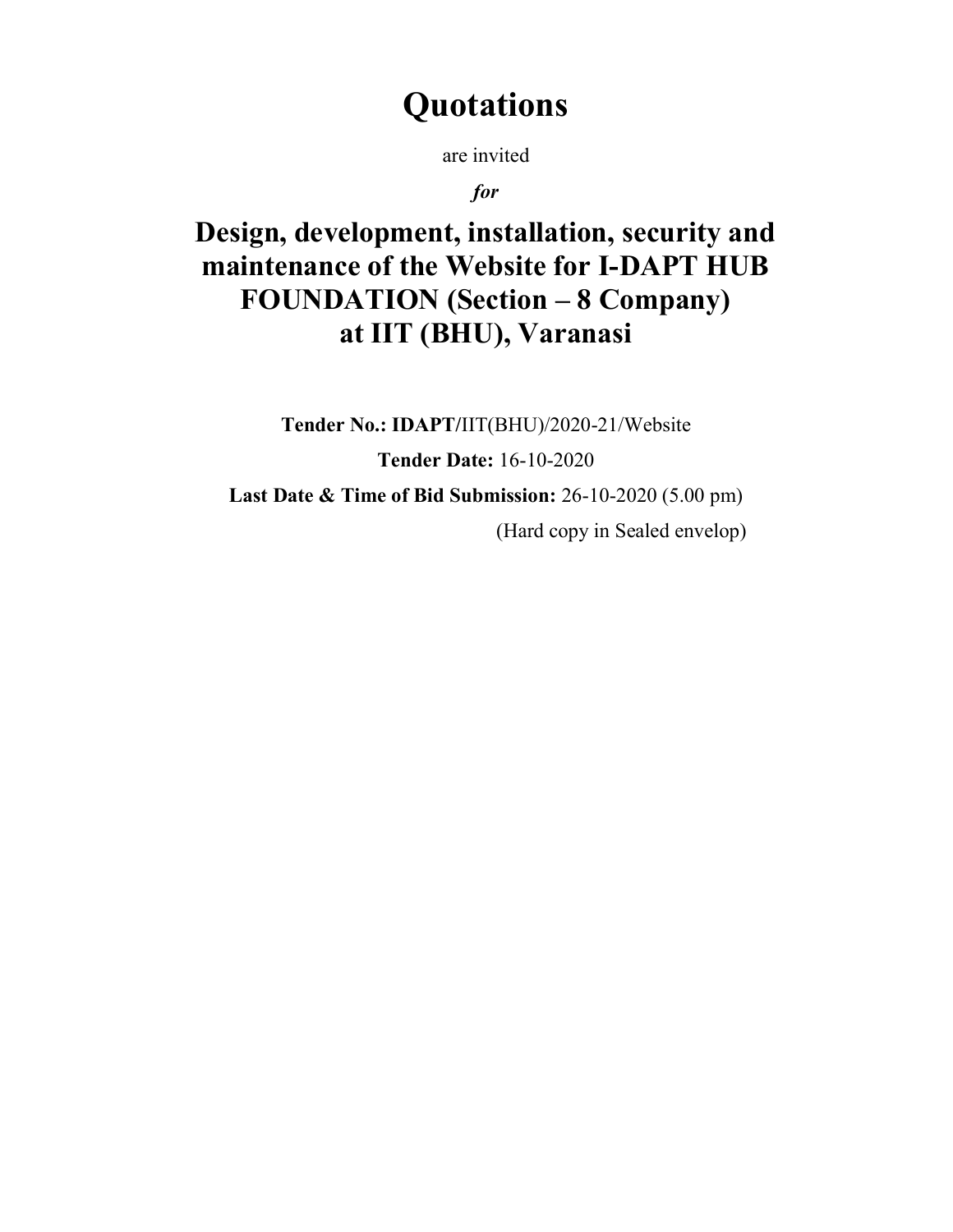



Email: dord@iitbhu.ac.in;Landline +91 542 2367036; Fax: +91 542 2368428

# I-DAPT-HUB FOUNDATION

# Request for Quotation for the design, development, installation, security and maintenance of the Website for I-DAPT HUB FOUNDATION (Section – 8 Company) at IIT (BHU), Varanasi

To

Dear Sir,

It is proposed to buy the items mentioned below for our Institutional purpose. Accordingly, you are hereby requested to submit your valid and firm quote for design, development, supply, installation, commissioning, certification etc. for below mentioned specifications as per the terms & conditions indicated herein below in respect of the following items. Your bid in sealed envelope MUST reached to The Director, I-DAPT HUB Foundation, Registrar Office, Indian Institute of Technology (Banaras Hindu University) Varanasi – 221005, UP within due date.

| SL.<br>NO. | <b>Name of Items</b>                                                                                                                                                         | Description /<br><b>Technical</b><br><b>Specification</b> | Quantity |
|------------|------------------------------------------------------------------------------------------------------------------------------------------------------------------------------|-----------------------------------------------------------|----------|
|            | Design, development, installation,<br>security and maintenance of the<br><b>Website for I-DAPT HUB</b><br><b>FOUNDATION</b> (Section $-8$<br>Company) at IIT (BHU), Varanasi | As per Annexure II                                        | 01       |

## Please Note:

You are requested to kindly go through the detailed Terms & Conditions mentioned below and overleaf and submit your most competitive bid applicable to Educational and Research Institutes/IITs.

- 1. Please mention the enquiry no. & due date on the Bid envelop.
- 2. Full specification and make of the item offered and its rate F.O.R. Varanasi.
- 3. GST as applicable to IITs.
- 4. Your GST registration number, PAN number.
- 5. Conditions of supply and terms of payment.
- 6. If you are a manufacturer of the item or if you have proprietary right over it, please mention it in the quotation and provide a certificate.
- 7. Please give undertaking as per Annexure-I, and quote the price in Annexure III.
- 8. If the bidder is an authorized dealer, then copy of authorization certificate should be enclosed with the quotation.
- 9. The Bank/RTGS detail must be submitted along with the quotations/Tenders on the letter head.
- 10. All communications related to this tender should be addressed to the The Director, I-DAPT HUB Foundation, Indian Institute of Technology (Banaras Hindu University), Varanasi – 221005, UP only.

# Terms & Conditions

# The offer must comprise of the following:

- 1. Price: The bidder needs to quote the price in price bid format (annexure III).
- 2. Taxes and Levies: Taxes as applicable.
- 3. Tender Processing Fees and EMD : The Tender Processing Fee of Rs 5900/-(Non-Refundable inclusive of GST and non refundable) and E.M.D. of Rs. 25,000/- (Refundable) for this Tender to be paid in the form of Bank Draft in favor of Registrar, IIT (BHU) or by RTGS/NEFT payable at Varanasi. The hard copy of DD for tender processing fee and EMD should be alongwith the bid at the address: The Director,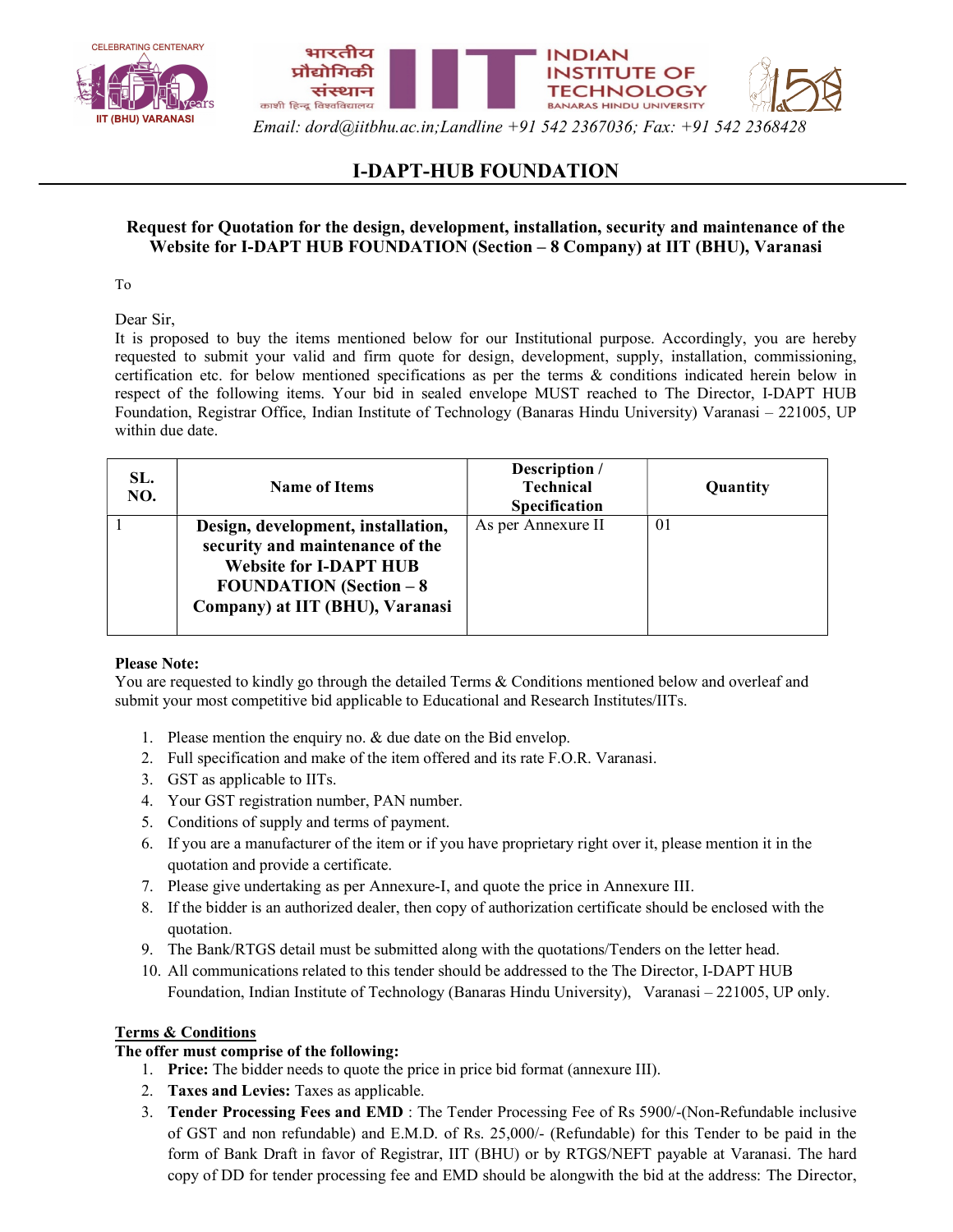I-DAPT HUB Foundation, Registrar Office, Indian Institute of Technology (Banaras Hindu University) Varanasi – 221005, UP.

- The Tender processing fees and EMD can be paid through RTGS/NEFT as per the following details: Name of Account - Registrar, IIT (BHU) Name of the Bank - State Bank of India Name of Branch - IT, BHU, Varanasi Account No. - 32778803937 IFSC Code - SBIN0011445 The proof of payment must be enclosed with Technical Bid. Note: Both the transactions are to be done separately.
- 4. Concessional GST is applicable to IITs. Certificate will be provided as and when required, if applicable.
- 5. Validity of the Quote: The validity period of the offer should be clearly specified. It should be at least for 120(Ninety) days from the last date of submission of quotations.
- 6. Delivery Terms: FOR, IIT BHU, Varanasi destination Campus. Rates should be quoted accordingly.
- 7. Delivery Schedule: Delivery within4weeks.
- 8. The admin access controls & complete documentation (with source codes) of the content so developed under this activity will be handover to client after the Go-live.
- 9. The exact requirements may increase further and the bidder should be ready to incorporate the requirements further by  $\pm$  30% (if required).
- 10. Payment: Payment will be released through bank RTGS transfer/Cheque after Go-Live, testing, inspection, installation and if found satisfactory with regard to quality, quantity and specifications ordered. The payment will be released after statutory deductions. For the payment, the firm has to submit bill(s), challan(s), bank details/cancelled cheque, installation report, performance bank guarantee (if required) etc.
- 11. Performance Security/ Performance Bank Guarantee (PBG): Successful bidder have to furnish 5% of the contract value as a performance security in the shape of Fixed Deposit Receipt / Bank Guarantee in favour of the Registrar, Indian Institute of Technology (BHU) which will be valid for a period of sixty days beyond the date of completion of all contractual obligations of the supplier. Fixed Deposit Receipt / Bank Guarantee should be issued from a schedule bank in India. Bank guarantee is only applicable for the Supplier who will get the Award of Contract and will submit at the time of installation of the instrument.
- 12. Liquidated Damages: As Time is the essence of this order, the date of delivery should be strictly adhered to, otherwise the delivery in full or in part may not be accepted and penalty for late delivery will be imposed  $(a)$  1% per week subject to a maximum of 10% of the total value of supply order & beyond 10% subject to approval of IIT (BHU), Varanasi. In case of delay in installation and Commissioning, Inspection, Certification etc. also the same rate of penalty shall be leviable.
- 13. Cancellation: IIT BHU, Varanasi reserves the right to accept or reject or cancel any or all enquiries or quotations at any stage without assigning any reason thereof.
- 14. The Director reserves the right to cancel/modify/prolonged the contract at any point of time during the contract period by giving one month advance notice.
- 15. In case of cancellation of order due to Non-compliance of the Terms and Condition and Breach of the Contract, No compensation will be paid towards progress of order/procurement.
- 16. For any dispute, the place of jurisdiction shall be Varanasi, UP, India only.

Yours' sincerely,

Director, I-DAPT HUB Foundation, Indian Institute of Technology (Banaras Hindu University) Varanasi – 221005, UP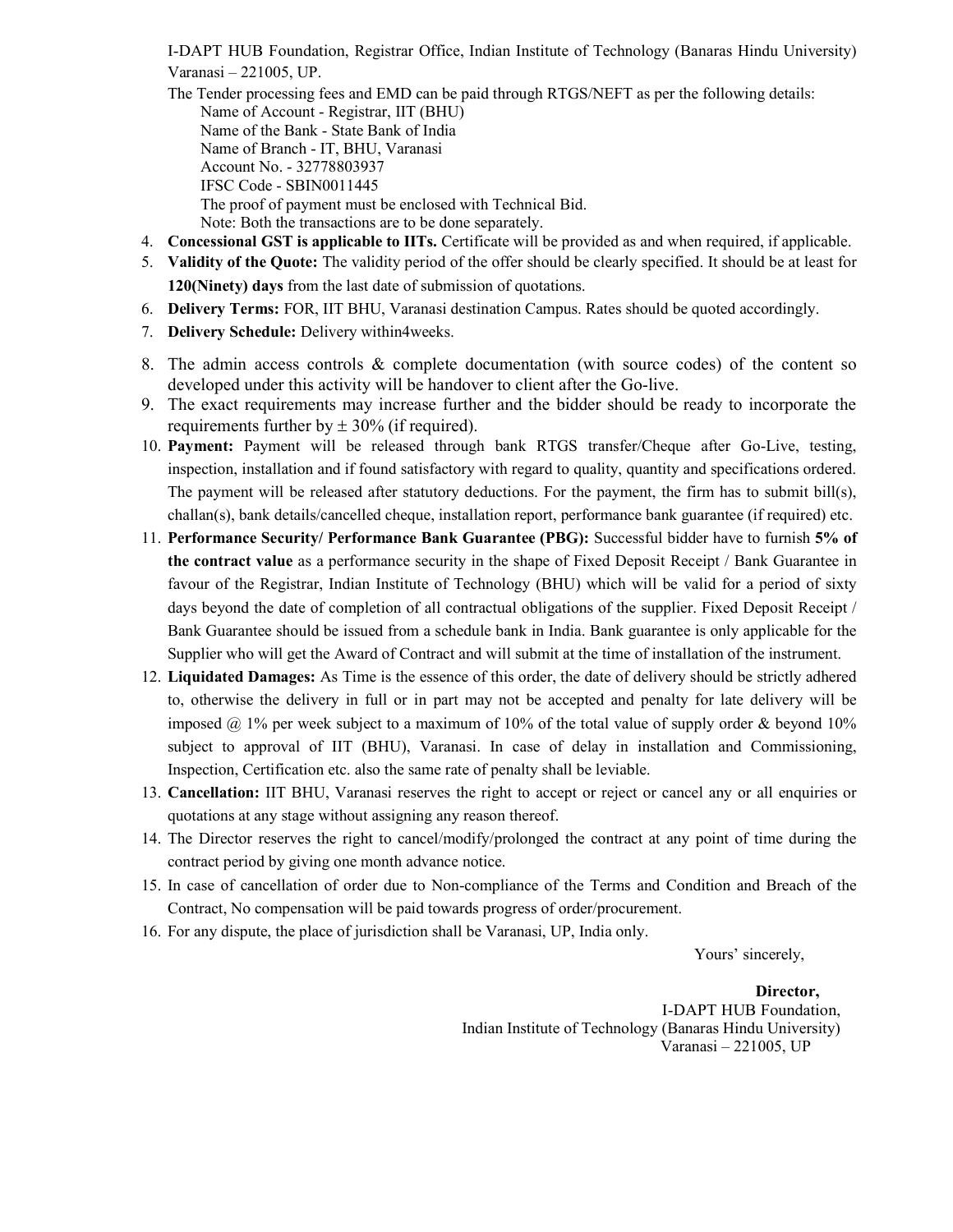### TO BE RETURNED WITH QUOTATION

# UNDERTAKING

# WE HEREBY UNDERTAKE THE FOLLOWING:

- 1. We will not sell the product (s) to other institutions, bodies and also in the market on the rates less than those quoted by us to IIT(BHU).
- 2. The GST levied is as per Govt of India norms amended from time to time.
- 3. The goods / Stores / articles/services offered shall be of the best quality and workmanship and their supply will be strictly in accordance with the technical specifications and particulars as detailed in the quotation.
- 4. The information furnished by us in the quotation is true and correct to the best of our knowledge and belief.
- 5. We have read and understood the rules, regulations, terms and conditions and agree to abide by them.

#### Authorised Signatory (Seal)

Name of Service Provider:

Address:

Contact details:

- 1. Mobile No.
- 2. Landline no.
- 3. Email Id: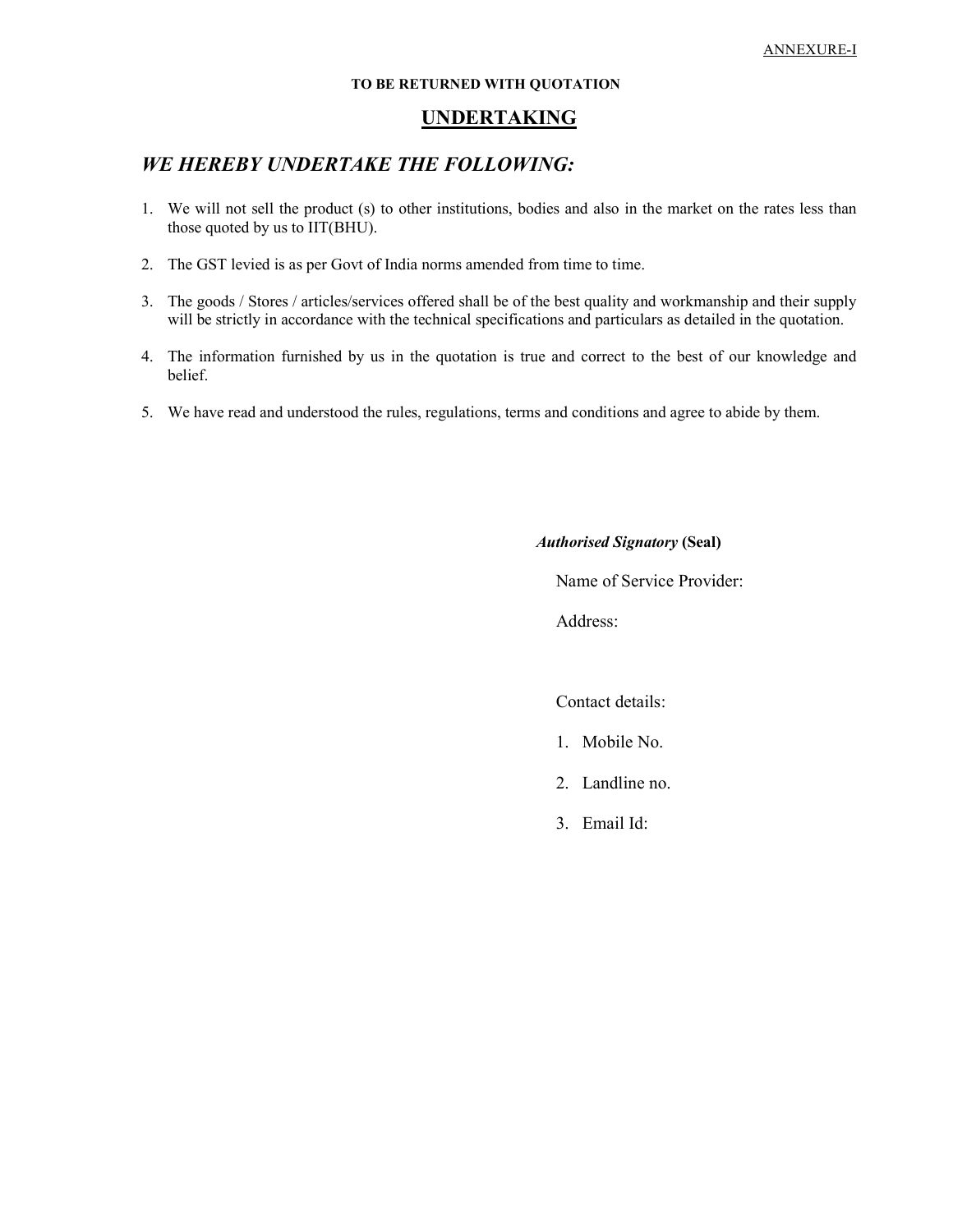# Technical Specifications

Requirement of the design, development, installation, security and maintenance of the Website for I-DAPT HUB FOUNDATION (Section – 8 Company) at IIT(BHU):

#### Project Approach for meeting the above purpose:

- 1. Requirement Gathering
- 2. Project Analysis
- 3. Project UI Design
- 4. Project Database Design
- 5. Project Module Development
- 6. Project Integration
- 7. Testing
- 8. Deployment
- 9. Maintenance

Requirement Gathering/ Wire Frame for the website and subsequent development

- 1. GUI Details (Responsive)
	- 1.1. Home Page
		- 1.1.1. Display Header
		- 1.1.2. Option to Login/Signup
		- 1.1.3. Display Menu Bar
		- 1.1.4. Display Images Slider
		- 1.1.5. Display Information
		- 1.1.6 Display Application Steps
		- 1.1.7. Gallery Section
		- 1.1.8. Display Contact Us
		- 1.1.9. Display Footer
			- 1.1.9.1 Display Quick Links
			- 1.1.9.2 Display Copyright Details
			- 1.1.9.3 Display Social Media Icons
- 1.2. Menus & Static Page's
	- 1.2.1. About Us
	- 1.2.2. Who Can Apply
	- 1.2.3. FAQ's
	- 1.2.4. Contact Us
	- 1.2.5. Collaborators
	- 1.2.6. Privacy Policy
	- 1.2.7. Terms & Conditions
- 1.3. Applicant Login/Register
	- 1.3.1. Display Login Form
		- 1.3.1.1 Enter Email and Password (Registered User)
		- 1.3.1.2 Error Messages if Login Credentials are not correct.
	- 1.3.2. Display Registration Form
		- 1.3.2.1 New Applicant Register by filling Mandatory Fields
		- 1.3.2.2 Fields: Name, Date of Birth, Category, General, SC/ST/PWD), Enterprise Name, Contact Number, Email id, Choose Password Option, Terms & Conditions, Register Button.
- 1.2.2.3 Email Verification on new user registration.
- 1.2.2.3 After Verify Email Successful, Registration Message Shown to User and Email Send to his/her Email.
- 2. Admin Management & Activities
	- 2.1. Login Page
		- 2.1.1. Display Username and Password Field to Login
		- 2.1.2. Display Login Button to Submit Login Request.
	- 2.2. Dashboard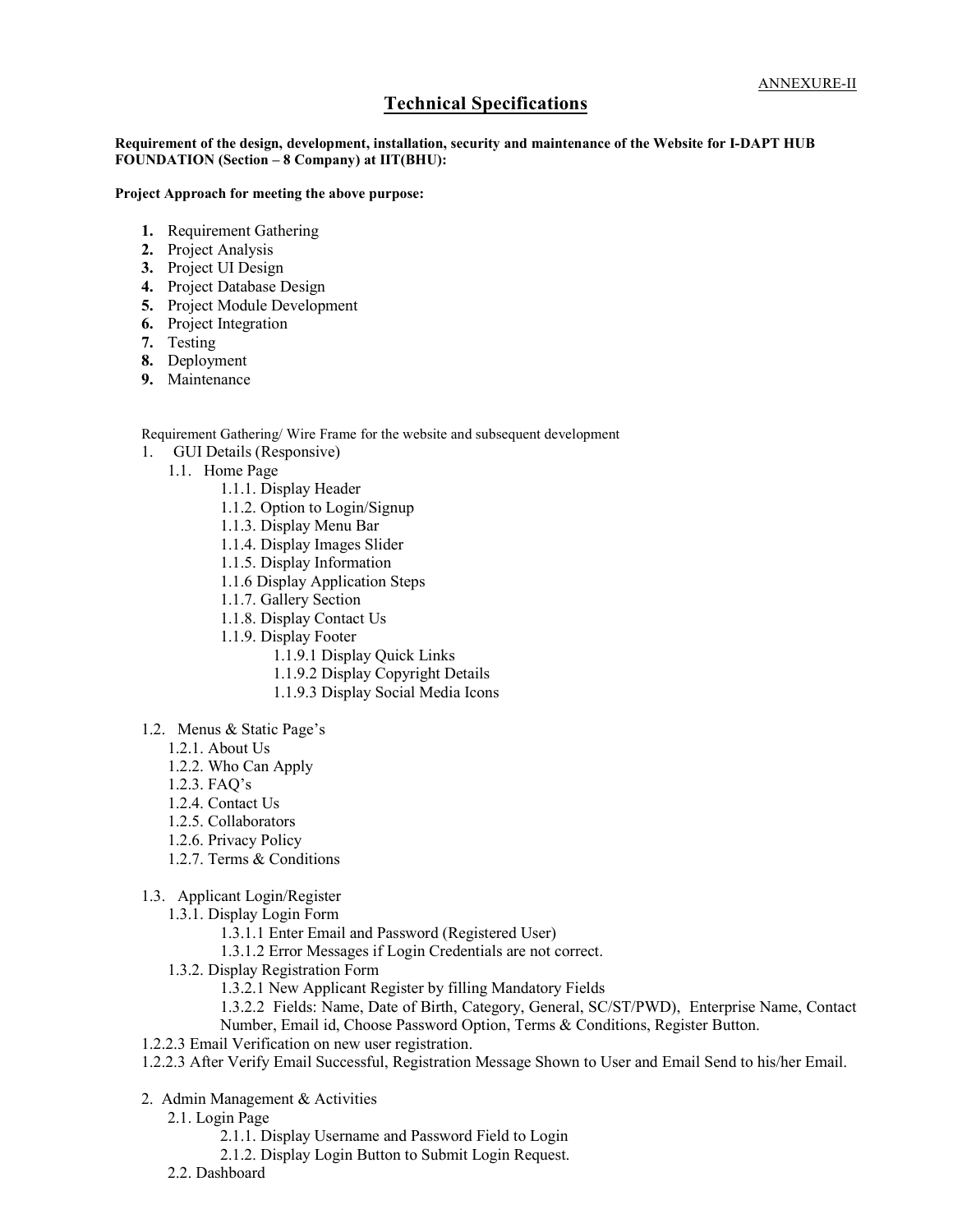- 2.2.1. Display Total Number of Application (Navigate to View Applications Page).
- 2.2.2 Application Filtration
- 2.2.3 Application Pagination
- 2.3. Manage Profile
	- 2.3.1. Update His/her Profile
- 2.4. Manage Partner/Expert/Faculty
	- 2.4.1. Add/Edit/Delete Faculty
	- 2.4.2. Assign Applicant Application to Faculty
	- 2.4.3. Manage Faculty Profile
- 3. Faculty Management & Activities
	- 3.1. Login Page
		- 3.1.1. Display Username and Password Field to Login
		- 3.1.2. Display Login Button to Submit Login Request.
	- 3.2. Dashboard
		- 3.2.1. Display Total Number of Application (Navigate to View Applications Page).
		- 3.2.2. Application Filtration
	- 3.3. Manage Application
	- 3.4. Manage Award
- 4. User/Applicant Management & Activities
	- 4.1 Applicant Application Form
		- 4.1.1 Display Form (provided by client)
			- 4.1.2 Save as Draft Option to save incomplete form.
		- 4.1.3 Multiple File Attachment Option in Form.
		- 4.1.4. Submit Application Option to Complete Application Process.
	- 4.2 Dashboard
		- 4.2.1 Display all Application List
		- 4.2.2 Filter Completed/Uncompleted/Pending Status Applications
		- 4.2.3 Pagination of Listing Application
		- 4.2.4 View/Edit/Delete Application
		- 4.2.5 View Answer or Result of Application
	- 4.2 Manage Profile
- 5. Alpha Testing Of Application
- 6. Launching Of Website On Live Server

#### Desirable Technology Specifications for compliance

| Programming Languages/Framework | PHP 7                        |
|---------------------------------|------------------------------|
| Architecture/Design Patterns    | n-Tier                       |
| Databases                       | MySOL                        |
| Client Scripting                | JS, JQuery, AJAX             |
| Open source                     | Core PHP                     |
| <b>Browser Compatibility</b>    | According to ExistingDesign  |
| Device Compatibility            | According to Existing Design |

## Note:

- 1. The admin access controls & Complete documentation (with source codes) of the content so developed under this activity will be handover to client after the Go-live.
- 2. The exact requirements may change further and the bidder should be ready to incorporate the requirements further by  $\pm 30\%$  (if required).
- 3. The payments will be made on per year basis.
- 4. The Service Provider must have provided services of similar nature, technology, duration and value to other similar Institution(s) of national importance in the past. A certificate from such Institution confirming the satisfactory quality of services must also be enclosed along with the quotation. Failing this credential, the bid will be summarily rejected.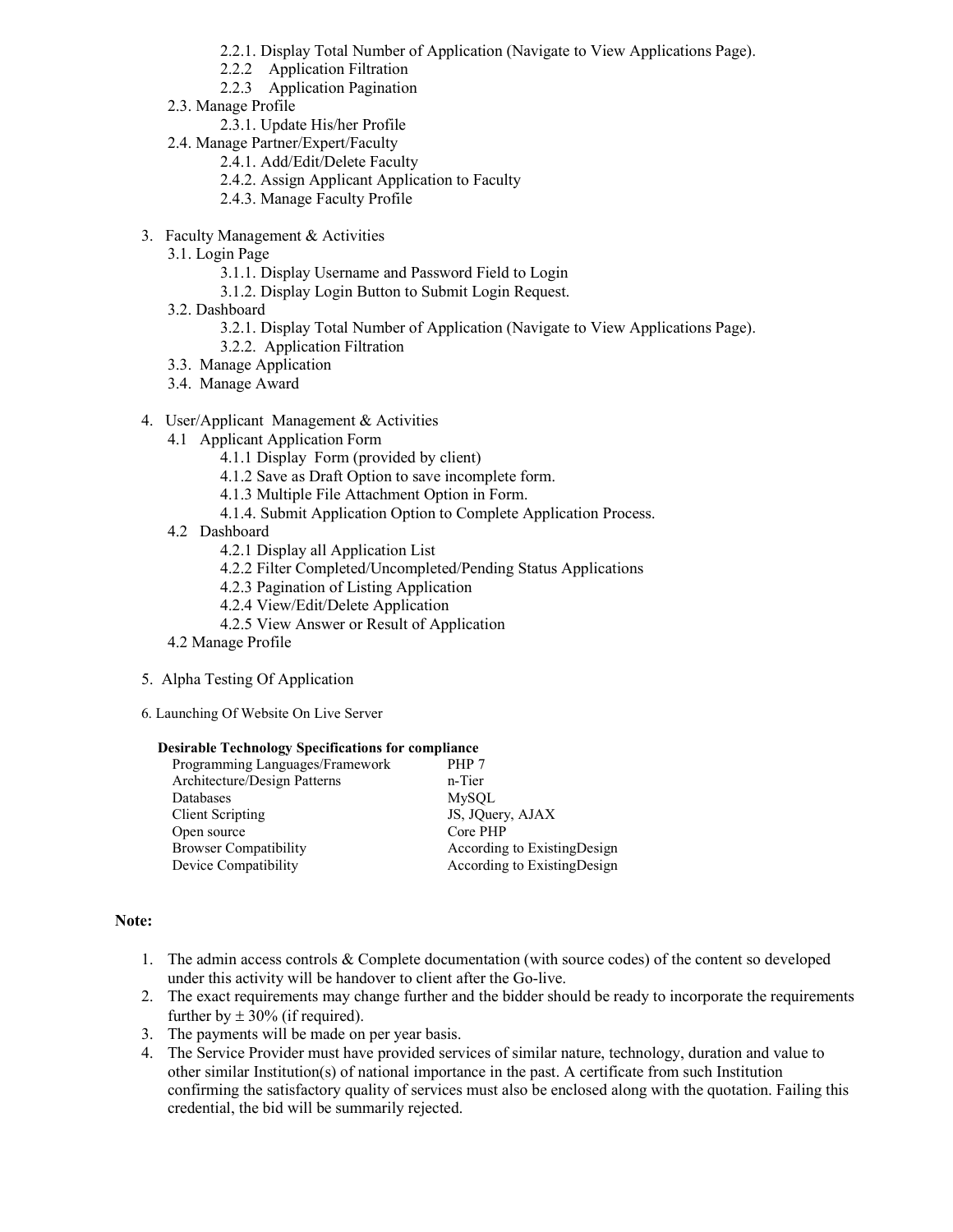# PRICE SUBMISSION FORM

RFQ NO.: Date: Name of the Company/Firm M/S.

Kindly quote the discounted price as applicable for premier academic and research institutions in the below mentioned format:

# Mandatory (L1 will be decided based on this rate)

| SI. | <b>Name of Service required</b>                                 | Oty | <b>Rate for Five</b> |
|-----|-----------------------------------------------------------------|-----|----------------------|
| No. |                                                                 |     | Year                 |
|     | Website Design, Development, Update & Maintenance with fully    |     |                      |
|     | secured web environment with 99.99% uptime (Fully Dynamic       |     |                      |
|     | Information Sharing Website $+$ User Registration) $+$ 5 GB VPS |     |                      |
|     | Server (Hosting) for 5 Years                                    |     |                      |

1. The payments will be made on per year basis.

## Optional (not to be included for deciding L1)

| SI.<br>No. | <b>Name of Service required</b>                                                                     | <b>Qty</b>            | <b>Man days</b><br>rate |
|------------|-----------------------------------------------------------------------------------------------------|-----------------------|-------------------------|
|            | The Man-days rate for any additional development/update beyond<br>the scope of quoted work (if any) | As per<br>requirement |                         |

Signature of the Authorized person with seal and date